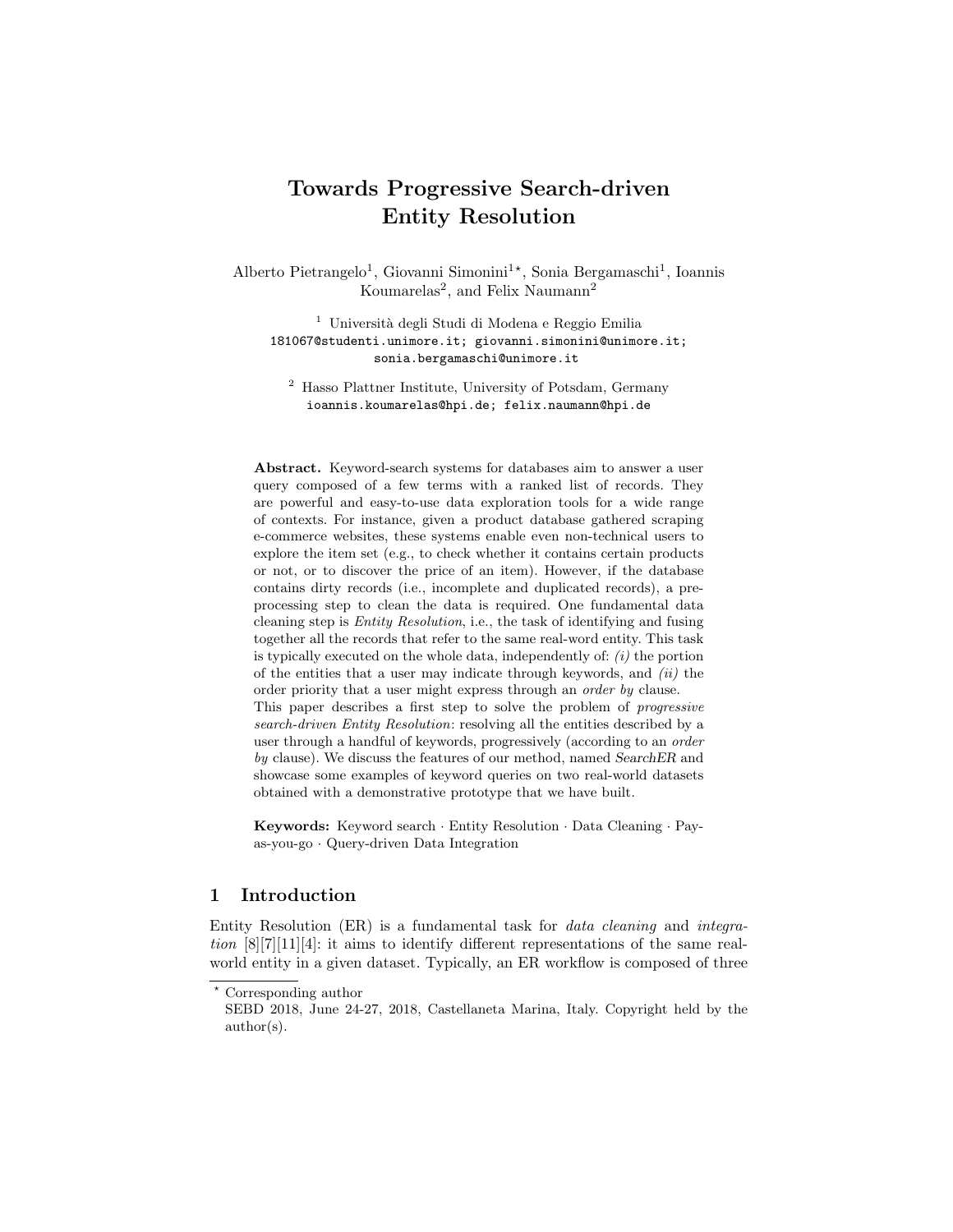#### 2 Pietrangelo et al.

main sub-tasks: blocking, matching, and resolution. The listed steps may depend on other tasks themselves; e.g.: blocking may require schema-alignment for the blocking rules definition; the match function may require the generation of a labeled training set to properly train a *classifier*, etc. We adopt this simplification for the sake of the presentation. Blocking is typically employed to avoid the quadratic complexity of the na¨ıve solution (which compares all possible pairs of records) [6]. Basically, blocking provides the set of candidate pairs that are actually compared through a match function, i.e., a binary function that takes as input two records  $r_1$  and  $r_2$  and answers the question "do  $r_1$  and  $r_2$  refer to the same real-world entity?''—we say that  $r_1$  and  $r_2$  are matching  $(r_1 \equiv r_2)$  if the answer is yes, non-matching  $(r_1 \not\equiv r_2)$  otherwise. Finally, a resolve function takes as input all the records referring to a single entity (i.e., a set of matching records) and returns a single representative record, resolving conflicts of matches (e.g., it may result that  $r_1 \equiv r_2$ ,  $r_2 \equiv r_3$ , but  $r_1 \not\equiv r_3$ ), and inconsistent attribute values (e.g.,  $r_1 \equiv r_2$ , but some attributes have different values). This task is also known as Data Fusion.

### The Challenge

When the computational resources and/or the time are critical components for ER [9], progressive ER aims to yield record pairs progressively, trying to maximize the recall in case of early termination [18][14][16]. Yet, these techniques are specifically designed to yield any match as soon as possible, without considering any indication of the user (i.e., the query); adapting them to the progressive search-driven problem, in a keyword search system [5], is not trivial. This can be particularly useful for data exploration [17]. Consider the following example.

Example: Given a dirty dataset of e-commerce products gathered from several sources on the Web, say that a user wants to find all the entities (i.e., resolved records) referring to Apple iPhone 8 smartphones, ordered by decreasing price. (This is represented in the keyword-based query in Query 1.) Furthermore, say that the user has a limited time budget for such a task and wants to retrieve as many entities as possible within that budget.

```
Keywords: Apple iPhone 8
Ordering: Price
Sort: DESCENDING
```
Query. 1. Keyword query issued to retrieve all the "Apple iPhone 8" in the database, ordered by decreasing price.

Employing a traditional *batch* approach to ER, i.e., resolving the whole dataset and then executing the query, might be quite expensive on real datasets composed of millions of entities. Even existing progressive ER approaches are useless with such a problem, since they aim to approximate the optimal order of the record comparisons on the basis of the matching likelihood of the record pairs—the matching likelihood is assessed through heuristics, such as the similarity of some attributes. Thus, to generate the final result for Query 1, they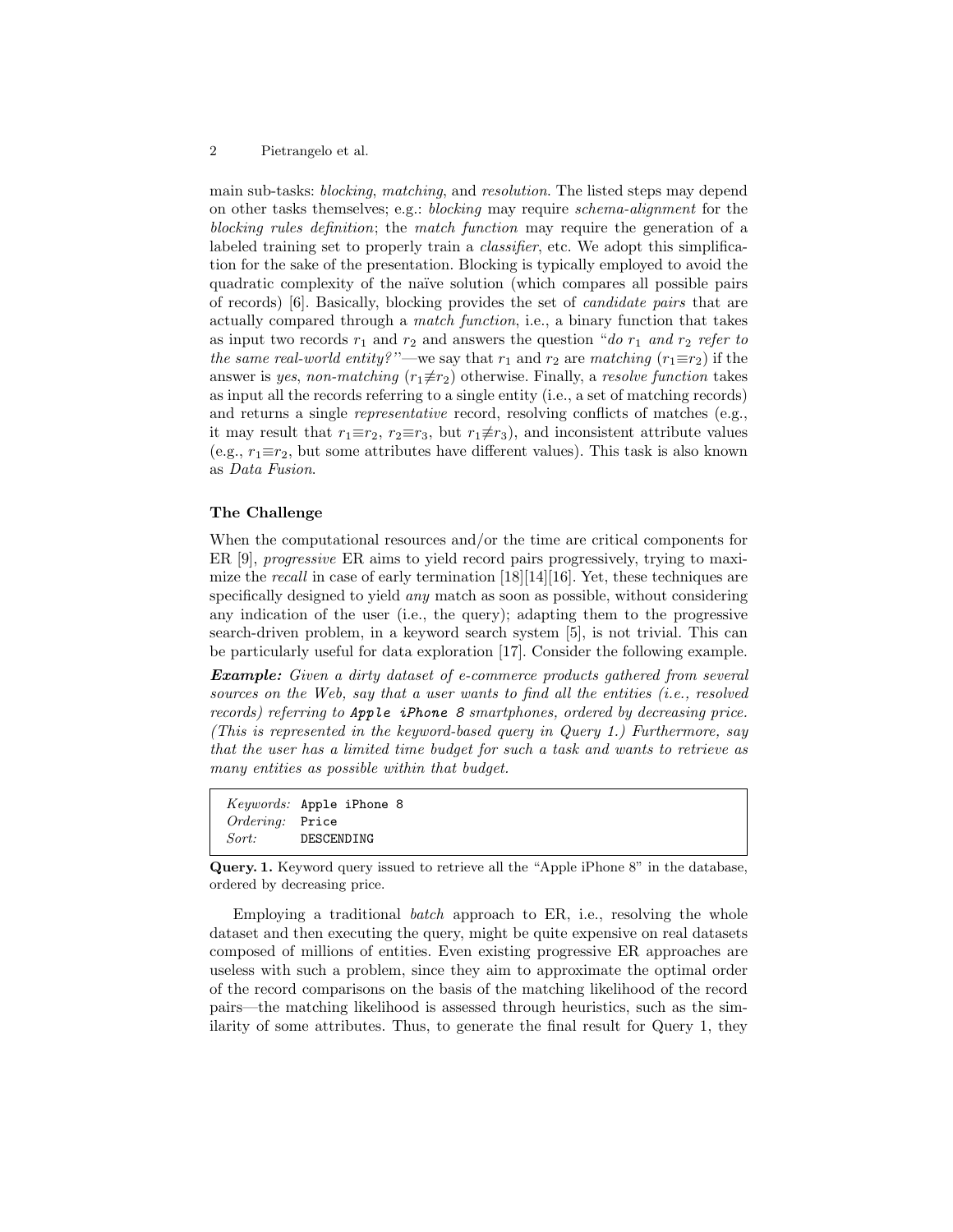have to perform the whole ER process; this is because the most expensive Apple iPhone 8 entity might correspond to records that have the lowest matching likelihood in the dataset.

#### Our approach

In this paper, we investigate the problem of the *progressive search-driven Entity* Resolution. We propose a first attempt to address this problem by envisioning an ER method, called SearchER, which enables users to express the relevance of the entities of their interest by means of a keyword query combined with the selection of an attribute that determines the ordering (descending or ascending).

From the user point of view, SearchER takes as input:  $(i)$  a dirty dataset,  $(ii)$  a blocking function,  $(iii)$  a user keyword query (which defines the entities of interest), *(iv)* an attribute for the ordering predicate, and *(v)* the ordering type (i.e., ascending or descending). Then, SearchER returns as output the solution for the user query, progressively. Under the hood SearchER exploits the blocking function to define the space of possible comparisons; then it identifies some initial candidate records to be resolved (i.e., those containing the keywords) and iteratively explores comparisons that involve these records. For ordering entities, SearchER considers not only the ordering attribute, but also the number of keywords that are associated to the entities. For example, considering Query 1, it may happen that an entity with a low price containing all the keywords is emitted before an entity with a high price, but that does not contain all the keywords. In other words, we assume that the keywords are more important than the ordering for the user. For this reason, we say that the final solution is approximate, since the final ordering might not be completely respected.

We also built a first experimental prototype of SearchER and tested it with some queries on two real-world datasets. This very preliminary result does not intend to show the efficacy of our method in general, yet it allows us to showcase that such an approach to ER is actually feasible and promising.

The reminder of this paper is organized as follows: Section 2 introduces the preliminaries; Section 3 describes the envisioned SearchER method; Section 4 reports our preliminary experiments on two real-world datasets; Section 5 describes main related work; finally, Section 6 concludes the paper and discusses the ongoing and future work.

## 2 Preliminaries

To perform ER, the naïve comparison of all possible pairs of records has a quadratic complexity, thus for scaling to large datasets blocking techniques are generally employed [6]: the records are indexed according to heuristics (called blocking criteria) into clusters (possibly overlapping) and the all-pair comparison is executed only within each cluster (a.k.a. block). Thus, the efficacy of blocking (i.e., how many matches are indexed in the blocks) strictly depends on the definition of the blocking criteria. Intuitively, large and overlapping blocks capture more matches than small and non-overlapping ones, but at the expense of efficiency.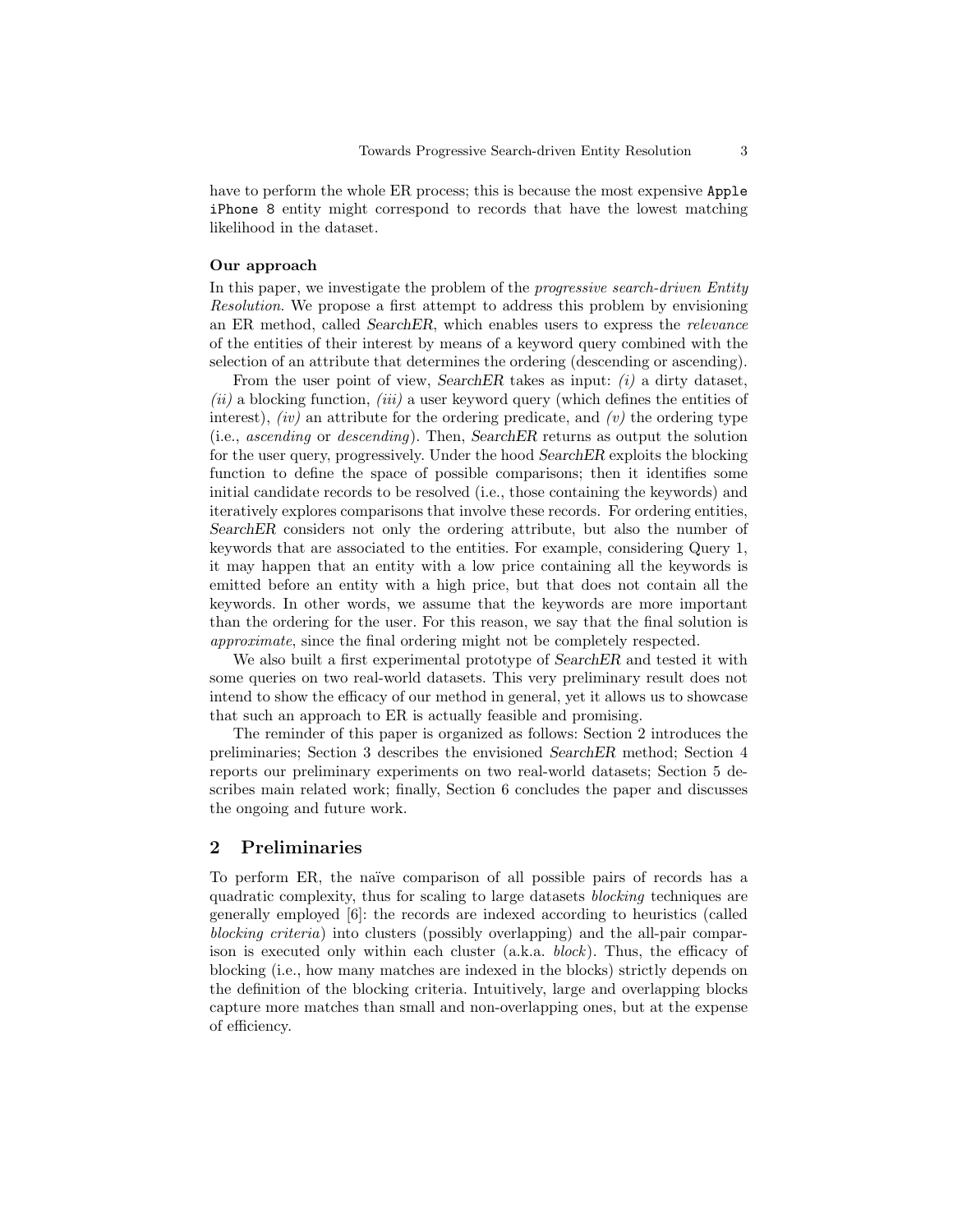#### 4 Pietrangelo et al.

An approach that has been shown to achieve high accuracy is *meta-blocking*, which operates on large and overlapping blocks, restructuring them to filter out non promising comparisons.

Meta-blocking relies on the assumption that the matching likelihood of any two records is analogous to their degree of co-occurrence in a block collection. This means that a block collection B has to be generated by a blocking method that yields redundancy-positive blocks, where the similarity of two records is proportional to the number of blocks they share.

Based on redundancy, which is common for blocking methods [12], metablocking represents the block collection as a blocking graph. This is an undirected weighted graph  $\mathcal{G}_B(V_B, E_B)$ , where  $V_B$  is the set of nodes, and  $E_B$  is the set of weighted edges. Every node  $n_i \in V_B$  represents a record  $r_i \in R$ , while every edge  $e_{i,j}$  represents a comparison  $c_{i,j} \in B \subseteq R \times R$ . A weighting function is employed to weight the edges, leveraging the co-occurrence patterns of records in  $B$ : each edge is assigned a weight that is derived exclusively from the (characteristics of the) blocks its adjacent records have in common. For example, the ARCS function sums the inverse cardinality of common blocks, assigning higher scores to pairs of records sharing smaller (i.e., more distinctive) blocks.

For the problem of progressive search-driven ER, we propose a revised and extended version of the blocking graph model, as explained in Section 3.

## 3 The SearchER Method

At its core, SearchER employs a blocking function to generate the block collection that is exploited for building blocking graph. In the following we describe the novel node-weighting and edge-weighting strategies employed by SearchER for building the blocking graph, and finally we describe how the blocking graph is employed by SearchER for the query evaluation.

Revised node weighting: The nodes are weighted according to the likelihood of appearing in the final solution. This introduces the concept of Record-Relevance; the intuition is explained with the following example:

Example: Consider Query 1, issued by a user that is looking for iPhone entities and requires the results to be generated progressively, from the most expensive to the cheapest ones. Say that a record  $r_1$  refers to entity  $\varepsilon_1$  and has a high price. Say also that  $r_1$  has many edges connecting it to many records with low prices, and that these edges have a high matching likelihood. So, it is likely that the final (resolved) price of  $\varepsilon_1$  will not be high. This means that it is likely that  $\varepsilon_1$  will not belong to the final solution. Hence, the Record-Relevance (i.e., the node-weight) of  $r_1$  should be low.

Record-Relevance computation: The Record-Relevance is assessed by adapting  $tf-idf$  [10], a widely employed information retrieval measure, in the following way: firstly, a weight is assigned to each node proportionally to the number of

In our preliminary experiment we employ Token Blocking [12], which considers each token as a blocking key, regardless of the attribute in which it appears.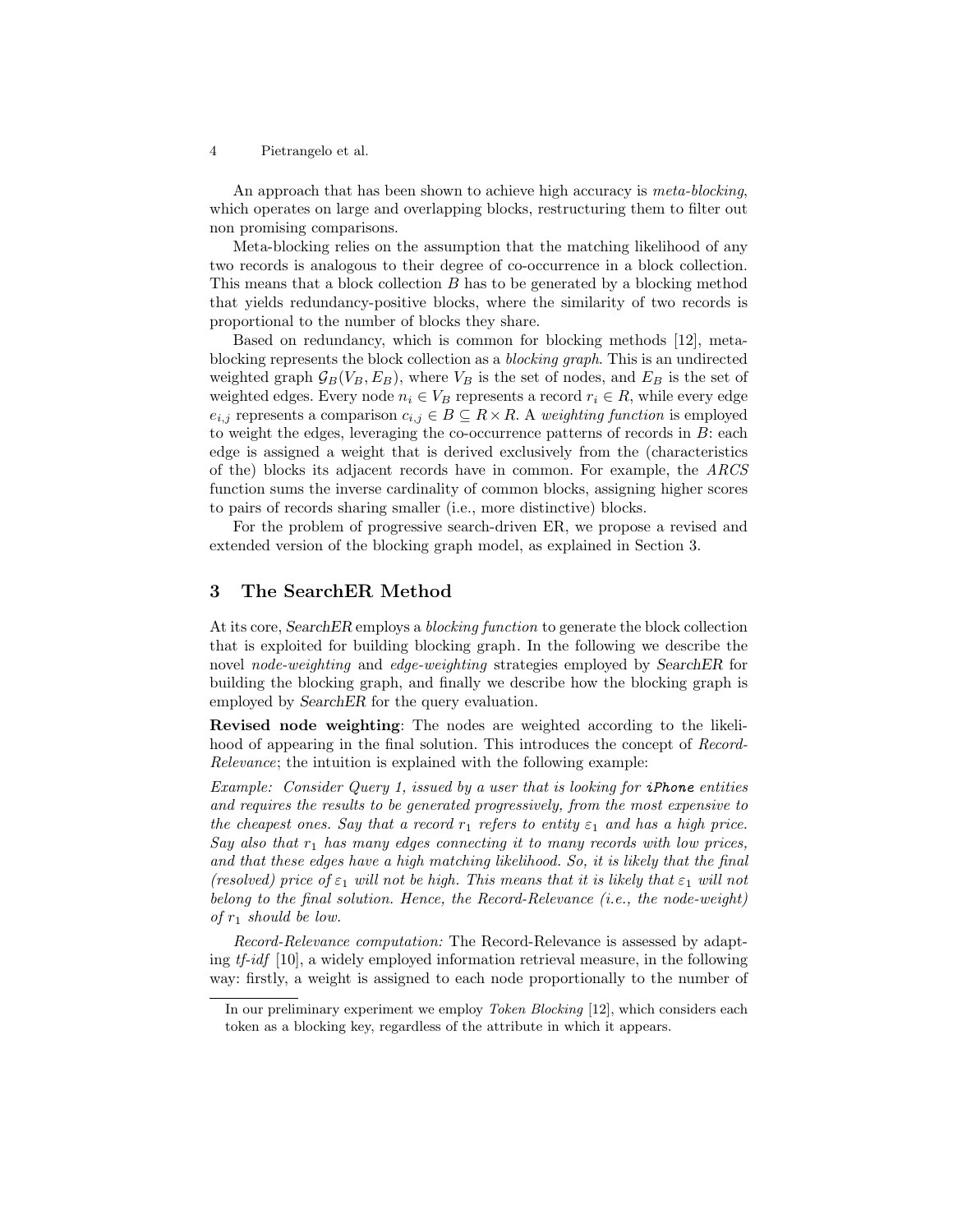keywords that the corresponding record contains (e.g., using tf-idf); secondly, a fraction of the weight (e.g.,  $fracweight/\#neighbors$ ) is equally propagated to its neighbours.

Revised edge weighting: The weight of the edges captures the likelihood of affecting the final solution. The weighting schema considers both the matching likelihood of an edge (as in meta-blocking [15]), and its Edge-Relevance.

Example: Consider Query 1. Say that a record  $r_1$  is connected to only one record  $r_2$  with its same price, and both belong to the real-world entity  $\varepsilon_1$  (i.e.,  $r_1$ .year = r<sub>2</sub>.year and r<sub>1</sub> $\equiv$ r<sub>2</sub>). Then, performing the comparison of r<sub>1</sub> and r<sub>2</sub> will not change the rank of  $\varepsilon_1$ . Hence, the Edge-Relevance (i.e., the edge-weight) of the edge connecting  $r_1$  and  $r_2$  should be low.

The *Edge-Relevance* also depends on the *resolve* function employed by the user. For the intuition consider the following example:

Example: Consider Query 1. Say that  $r_1$  (with a high price  $r_1$  year) is connected to another record  $r_2$  (with  $r_2 \cdot year \ll r_1 \cdot year$ ). Then, the Record-Relevance of  $r_1$  $(and r<sub>2</sub>)$  should change on the basis of the resolve function: if the resolve function assigns MAX( $r_1, \text{year}, r_2, \text{year}$ ) as final price of the entity, it is more likely for  $r_1$ (and  $r_2$ ) to be part of the answer for Query 1; which is not true if the resolve function assigns  $MIN(r_1, year, r_2, year)$  as final price.

Edge-Relevance computation: The Edge-Relevance between two nodes is computed as the weight in a traditional blocking graph, normalized by the relative variation (e.g.,  $\Delta price = r_i year - r_j year$ ) of the attribute value that is employed for the ordering clause. The edge weight has to be stored also with a sign that indicates the direction of the variation: a positive value means that the value of the adjacent node  $r_i$  with the smaller id is greater than the other node  $r_j$  with a higher id (i.e.,  $i < j$ )—this is just a convention, it could be the other way around. Thus, the edge weight can be interpreted differently on the basis of the resolve function (e.g., MIN/MAX price of the matching records).

Query evaluation: Processing a user's query, the blocking graph is not built in its entirety (i.e., considering all the records/nodes); instead, only the portion of the graph that is valuable for the query is considered. In fact, given a block collection, the node-centric subgraph of the blocking graph for any node  $r_i$  (i.e., the subgraph involving  $r_i$  and its neighbours only) can be efficiently built using algorithms described in [12] and [19]. Thus, SearchER considers only the nodecentric subgraphs of the nodes that correspond to the records containing at least one of the given keywords, and merges subgraphs that share nodes. Notice that the resulting blocking graph can be disconnected.

When looking at the obtained blocking graph, we observe in preliminary experiments that for queries with a limited number of keywords (ideally the vast majority), many nodes tend to have the same weights. SearchER divides them into levels and resolves the records starting from the highest levels and sorts the comparisons within each level according to their edge-weights. As soon as a node is evaluated (i.e., all the comparisons involving it have been performed), the resulting entity is emitted.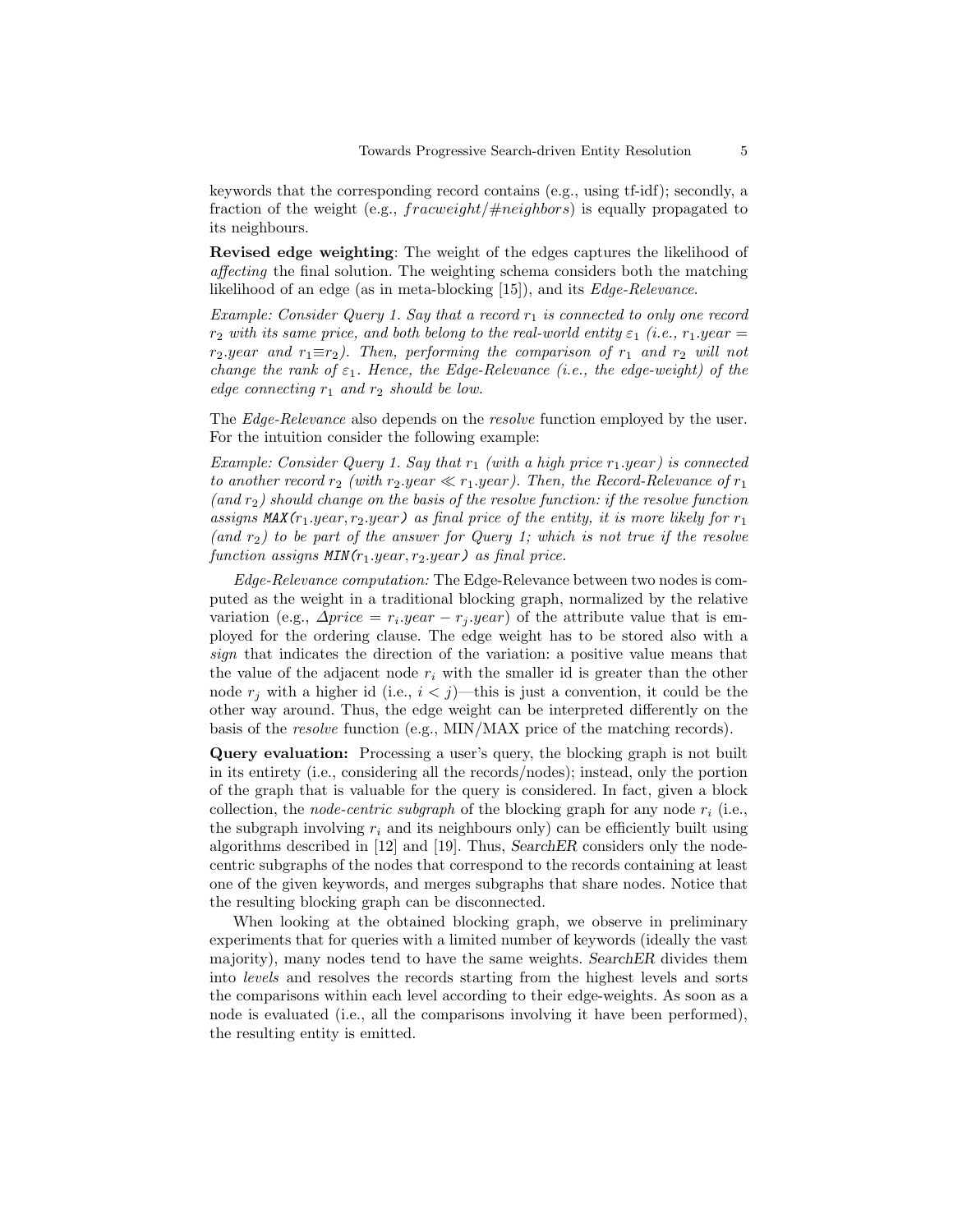6 Pietrangelo et al.

## 4 Preliminary experimental results

We devised a prototype of *SearchER* that takes advantage of the proposed data model and performed preliminary experiments by issuing keyword queries on top of two well-known, real-world datasets (for which the ground-truth of the matching records is known). The first dataset is CDDB [13], which contains CD entities described with: name, artist, category, genre, and year fields along with the track titles. The second dataset is CORA [13], which contains computer science research articles described with: affiliation, author, location, title, venue and year.

In the following we report the results obtained for the following queries:

| q1: "Rock"<br>q2: "Rock and Roll"<br>q5: "Jazz Music" | q3: "Genetic Algorithms Applications"<br>q4: "Artificial Intelligence" | issued on CDDB<br>issued on CDDB<br>issued on CORA<br>issued on CORA<br>issued on CDDB |
|-------------------------------------------------------|------------------------------------------------------------------------|----------------------------------------------------------------------------------------|
| <i>Ordering:</i> Year                                 | <i>Sort:</i> DESCENDING                                                |                                                                                        |

For each query, the entities are sorted by descending values of the attribute year for both the datasets. As resolve function we employed  $MAX(r_i, year, r_i, year)$ , yet very similar results have been obtained employing  $MIN(r_i, year, r_i, year)$ . In our evaluation we consider as baselines: *Standard Blocking* (SB) and *Sorted Neighbour* (SN), with the same configurations of [6]: the ER process is executed employing these methods, and then we performed the queries on top of the resolved entity set (using tf-idf for ranking the results). The results for  $q_1$ ,  $q_2$ ,  $q_3$  and  $q_4$  are shown in Figure 2: it reports the number of emitted entities that satisfy the corresponding query  $(y\text{-axis})$ , as function of the number of pairwise comparisons performed  $(x\text{-axis})$ .

The results show that SearchER starts emitting entities much earlier (in terms of compared pairs) than the other methods; this is because traditional blocking techniques have to wait until the last comparison in order to evaluate the user query. Surprisingly, we observe that for some queries ( $q3$  and  $q4$  in Figure 2c,d), the baselines cannot identify as many matches as SearchER. This is due to the underlying blocking techniques that fail to yield some of the candidates that are actually matches, and which are correctly identified as such in the blocking graph.

Similarly, for query q5, we report the number of entities found, in function of the number of comparisons (Figure 3a) and in function of the time (Figure 3b). Showing that the advantage of SearchER is evident also considering the execution w.r.t. execution time.

## 5 Related Work

Query Driven Approach—To avoid the ER evaluation on the whole dataset before answering any query, recent works proposed a Query Driven Approach (QDA) to ER  $[2][1]$ , which aims to resolve only the portion of the entities in a dataset that are

We report that the proposed method provides an approximate solution: some of the emissions are not in the corrected order and a tolerance range has been considered.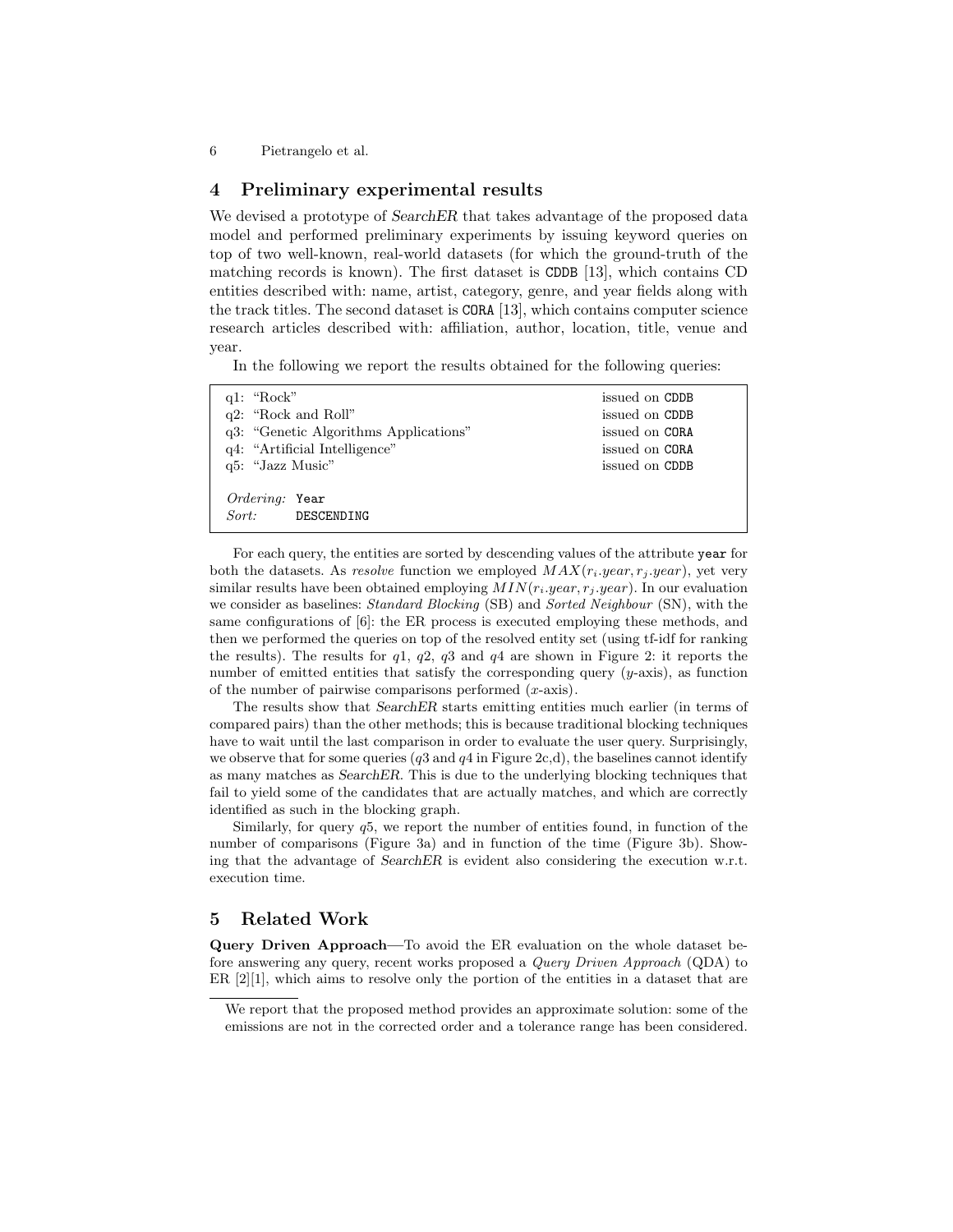

Fig. 2. Results for  $q1$ ,  $q2$ ,  $q3$  and  $q4$ .



Fig. 3. Results for q5

actually relevant to the user, by exploiting SPJ SQL clauses. The ORDER BY clause is out of the scope of QDA.

Thus, Query 1, where the relevance ordering is expressed through an ORDER BY clause, will force QDA to resolve all the entities in the dataset and then sort them by price. Furthermore, QDA strictly relies on batch blocking, which is employed as initial step of the ER. Hence, adapting QDA to work in a pay-as-you-go fashion is not trivial.

## 6 Conclusion and Future Work

In this paper, we have presented a preliminary study of the problem of progressive search-driven Entity Resolution, namely the task of deduplicating records of a dirty dataset by following a user query that expresses:  $(i)$  the keywords representing the entities of interest (e.g., "Apple iPhone 8"); (ii) the ordering of interest (e.g., from the most expensive to the cheapest). We have proposed a first solution for solving this problem, and proposed an approximate method, called SearchER.

We believe that the proposed method paves the way for further investigation of the problem. In particular, we are currently devising a method to provide an exact